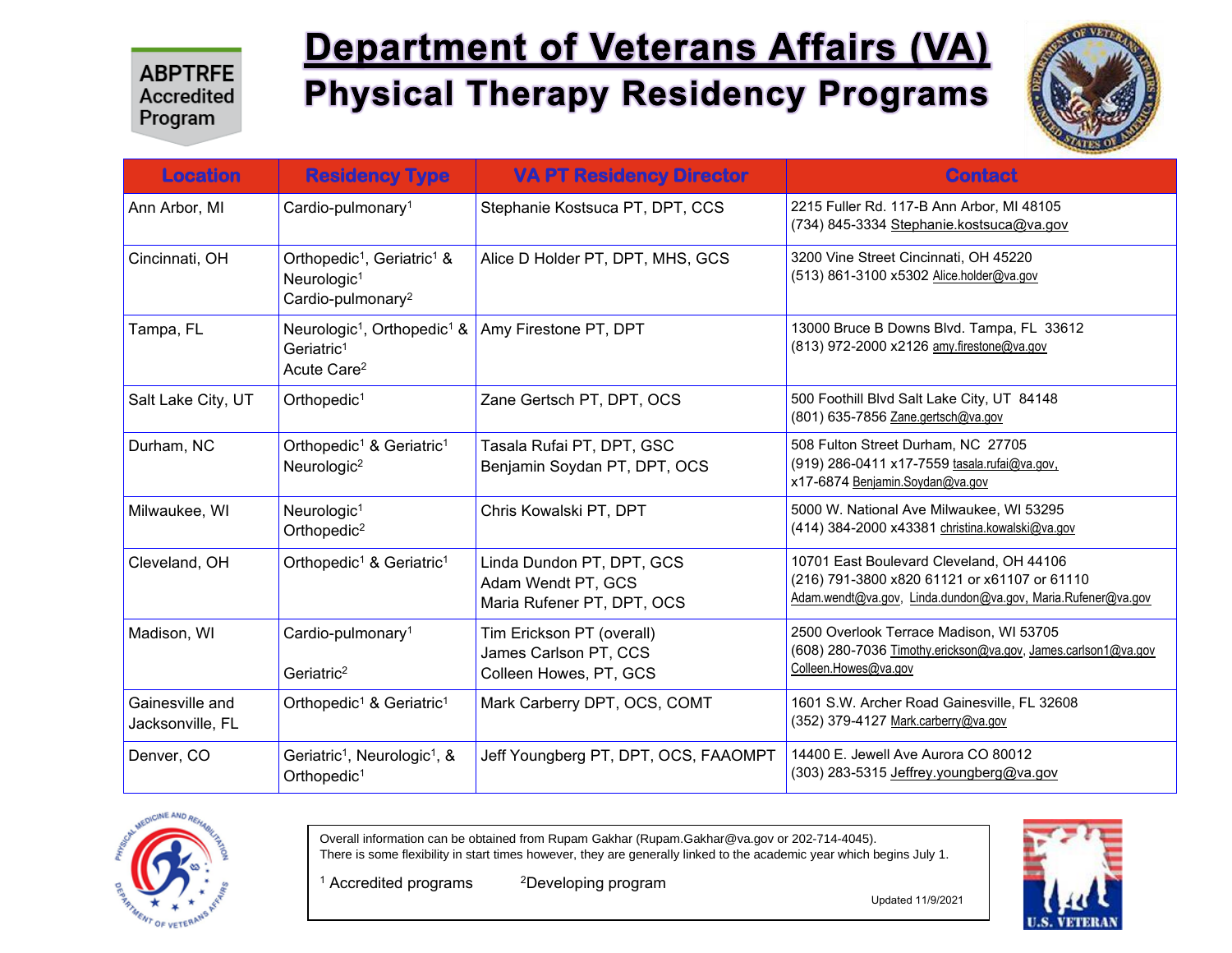# **Department of Veterans Affairs (VA) Physical Therapy Residency Programs**



| <b>Location</b>                   | <b>Residency Type</b>                                                              | <b>VA PT Residency Director</b>                                                                                                       | <b>Contact</b>                                                                                                                                                                                                               |
|-----------------------------------|------------------------------------------------------------------------------------|---------------------------------------------------------------------------------------------------------------------------------------|------------------------------------------------------------------------------------------------------------------------------------------------------------------------------------------------------------------------------|
| Boston, MA                        | Neurologic <sup>1</sup><br>Geriatric <sup>2</sup><br>Orthopedic <sup>2</sup>       | Jayna Rogers PT, DPT (overall)<br>Heather Jennings, PT, DPT NCS<br>Kathryn Foy, PT, DPT, GCS<br>Marc Sirrico, PT, OCS                 | 1400 VFW Parkway West Roxbury, MA 02132<br>857-203-6769 Jayna.rogers@va.gov<br>857-203-6523 heather jennings@va.gov<br>857-203-5242 Kathryn.Foy@va.gov<br>857-203- 6527 marc.sirrico2@va.gov                                 |
| Washington, DC                    | Orthopedic <sup>1</sup>                                                            | Latasha Thomas PT, DPT, NCS<br>Oby Ogbuawa PT, DPT, OCS                                                                               | 50 Irving St. NW Washington, DC 20422<br>(202) 745-8311or (202)-745-8000 x 56653<br>Latasha.Thomas2@va.gov<br>Obioma.Ogbuawa@va.gov                                                                                          |
| Mountain Home, TN                 | Orthopedic <sup>1</sup><br>Geriatric <sup>2</sup>                                  | Beau Whitt PT, DPT, OCS, EP-C<br>Ryan Minick PT, MPT, OCS<br>Jennifer McGrath, DPT, GCS, OCS,<br><b>FAAOMPT</b>                       | P.O. Box 4000 Mountain Home, TN 37684<br>(423) 926-1171 x2532 or 7048<br>Jennifer.pearcy@va.gov<br>423-926-1171 ext. 2532<br>Beau.whitt@va.gov<br>423-926-1171 ext. 2532<br>423-926-1171 ext. 2524<br>Ryan.minick@va.gov     |
| St. Louis, MO                     | Geriatric <sup>1</sup><br>Neurologic <sup>1</sup><br>Cardio-pulmonary <sup>1</sup> | Angela Phelan PT, DPT, GCS - Geriatric<br>Nicole Neveau PT, DPT, NCS - Neurologic<br>Madeline Menke PT, DPT, CCS -<br>Cardiopulmonary | 915 N. Grand Blvd St. Louis, MO 63106<br>(314) 652-4100 x56314 or x54437<br>Angela.Phelan@va.gov - (314) 652 - 4100 x64027<br>nicole.neveau@va.gov - (314) 652-4100 x 54437<br>madeline.menke@va.gov (314) -652-4100, x51800 |
| Palo Alto, CA                     | Geriatric <sup>1</sup><br>Orthopedic <sup>2</sup>                                  | Joy Caguimbaga PT, GCS<br>Russell Bishop, PT, DPT, OCS                                                                                | 3801 Miranda Ave. Palo Alto, CA 94304<br>(650)493-5000 x27896 Joy.caguimbaga@va.gov<br>(831) 884-1000 x42298 russell.bishop2@va.gov                                                                                          |
| Minneapolis, MN                   | Neurologic <sup>1</sup><br>Geriatric <sup>2</sup><br>Primary Care <sup>2</sup>     | Lori Danzl PT, GCS<br>Michelle Peterson DPT, NCS<br>Ashley Cassel, PT, DPT, OCS, CSMT                                                 | One Veterans Drive Minneapolis, MN 55417<br>(612) 467-3073 or (612) 467-1369<br>Lori.danzl@va.gov, Michelle.Peterson@va.gov<br>Ashley.cassel@va.gov<br>612-467-3096                                                          |
| <b>Greater Los</b><br>Angeles, CA | Orthopedic <sup>1</sup>                                                            | Jasmin Jimeno PT, DPT, OCS                                                                                                            | 16111 Plummer St. B:200; R:1104B; M:117 North Hills, CA<br>91343<br>(818) 891-7711 x32660 Jasmin.Jimeno@va.gov                                                                                                               |



Overall information can be obtained from Rupam Gakhar (Rupam.Gakhar@va.gov or 202-714-4045). There is some flexibility in start times however, they are generally linked to the academic year which begins July 1.

<sup>1</sup> Accredited programs <sup>2</sup>Developing program

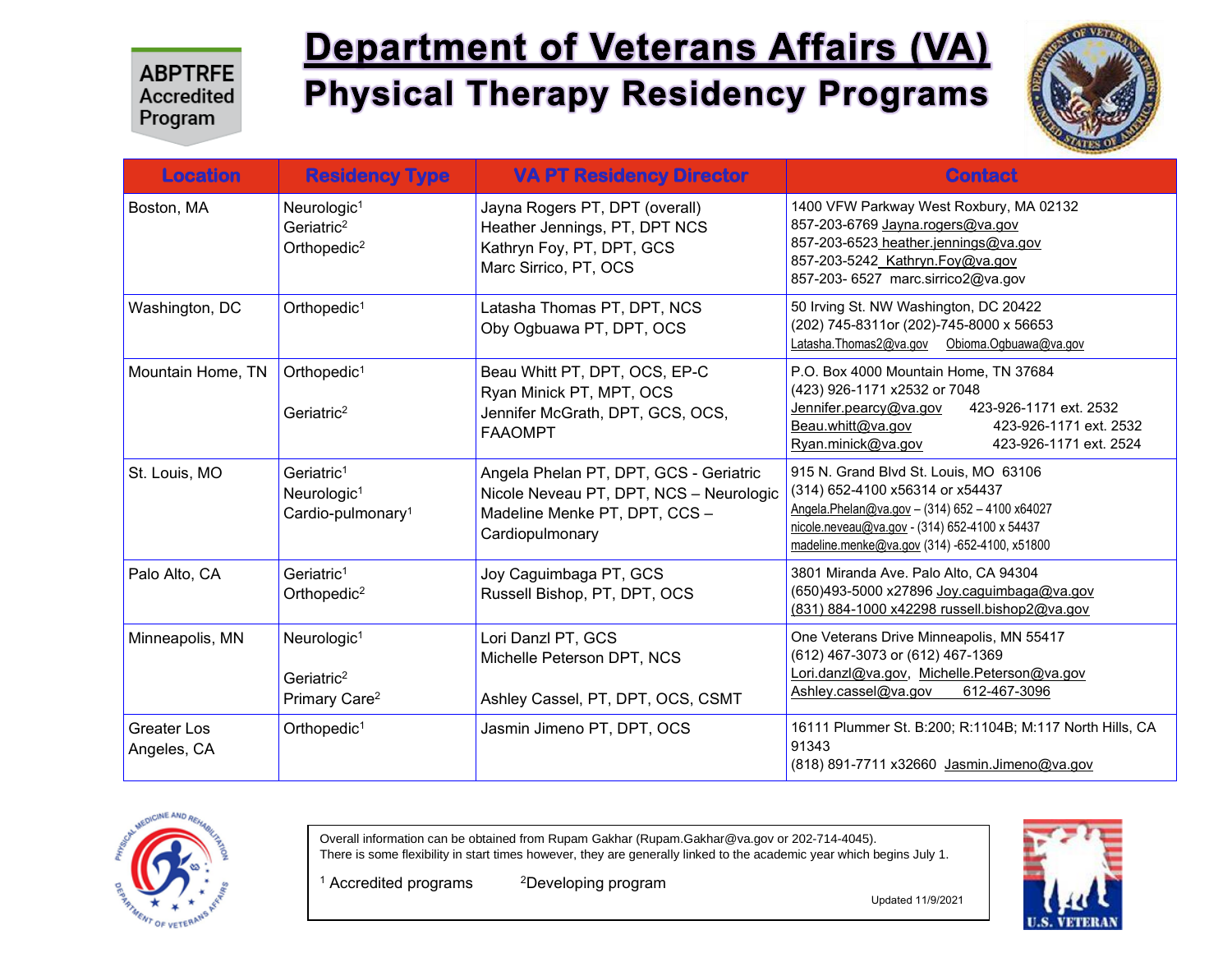# **Department of Veterans Affairs (VA) Physical Therapy Residency Programs**



| <b>Location</b>    | <b>Residency Type</b>                                | <b>VA PT Residency Director</b>                                                                           | <b>Contact</b>                                                                                                                                  |
|--------------------|------------------------------------------------------|-----------------------------------------------------------------------------------------------------------|-------------------------------------------------------------------------------------------------------------------------------------------------|
| Columbia, SC       | Orthopedic <sup>2</sup>                              | Ulysses Juntilla PT, DPT, OCS                                                                             | 6439 Garners Ferry Road Columbia, SC 29209-1639<br>803-776-4000 Ext 6211 Ulysses.Juntilla@va.gov                                                |
| Orlando, FL        | Orthopedic <sup>2</sup>                              | Nathalie Librot PT, DPT (overall)<br>Veronica Valenzuela PT, DPT, OCS                                     | 13800 Veterans Way Orlando, FL 32827<br>407-631-3189 Veronica. Valenzuela@va.gov<br>Nathalie.Librot@va.gov                                      |
| Portland, OR       | Orthopedic <sup>2</sup>                              | Edward Eichelsdoerfer PT, DPT, OCS,<br><b>ATC</b>                                                         | 3710 SW U.S. Veterans Hospital Road Portland, OR 97239<br>(503) 220-8262 Ext. 57916 Edward.Eichelsdoerfer@va.gov                                |
| <b>Bay Pines</b>   | Orthopedic <sup>2</sup>                              | Matthew Prince PT, DPT, OCS                                                                               | 10000 Bay Pines Blvd. Bay Pines, Florida 33744<br>Matthew.Prince2@va.gov (727) 398-6661 Ext. 17558                                              |
| Birmingham         | Geriatric <sup>2</sup>                               | Dena Szajko PT, DPT, GCS                                                                                  | Dena.szajko@va.gov<br>(205) 933-8101 x3567                                                                                                      |
| Cheyenne           | Orthopedic <sup>2</sup>                              | Thomas "Ben" Swink, PT, DPT, OCS,<br><b>FAAOMPT</b>                                                       | 2360 East Pershing Boulevard Cheyenne, WY 82001<br>Thomas.swink@va.gov 970-962-4900 x2130                                                       |
| Des Moines         | Geriatrics <sup>2</sup><br>Primary Care <sup>2</sup> | Donald Hayes, DPT, GTCCS, GCS<br>Jennifer Lundberg PT, DPT, OCS                                           | Donald.Hayes2@va.gov (515) 699-5999 ext. 22828<br>Jennifer.Lundberg2@va.gov (515) 699-5999 ext. 23785                                           |
| Long Beach         | Neurologic <sup>2</sup>                              | Mychael Beuno PT, DPT, SCCE                                                                               | Mychael.bueno@va.gov<br>(562)826-8000 ext12301                                                                                                  |
| <b>New Orleans</b> | Orthopedic <sup>2</sup><br>Neurologic <sup>2</sup>   | Susan Kurtz MPT, CWS, SCCE (overall)<br>Monique Serpas DPT, OCS (ortho)<br>Natalie Pilie MPT, NCS (neuro) | Susan.Kurtz2@va.gov<br>504-507-2000 ext 67073<br>Monique.serpas@va.gov 504-507-2000 ext 67074<br>Natalie.Pilie@va.gov<br>504-507-2000 ext 67081 |
| Northern CA        | Geriatric <sup>2</sup>                               | Angela Brigham, PT, DPT, SCCE<br>Neil Gregor PT, DPT, GCS, CEEAA                                          | 925-370-4738<br>Angela.Brigham@va.gov<br>Neil.Gregor@va.gov<br>925-370-4797                                                                     |



Overall information can be obtained from Rupam Gakhar (Rupam.Gakhar@va.gov or 202-714-4045). There is some flexibility in start times however, they are generally linked to the academic year which begins July 1.

<sup>1</sup> Accredited programs

<sup>2</sup>Developing program